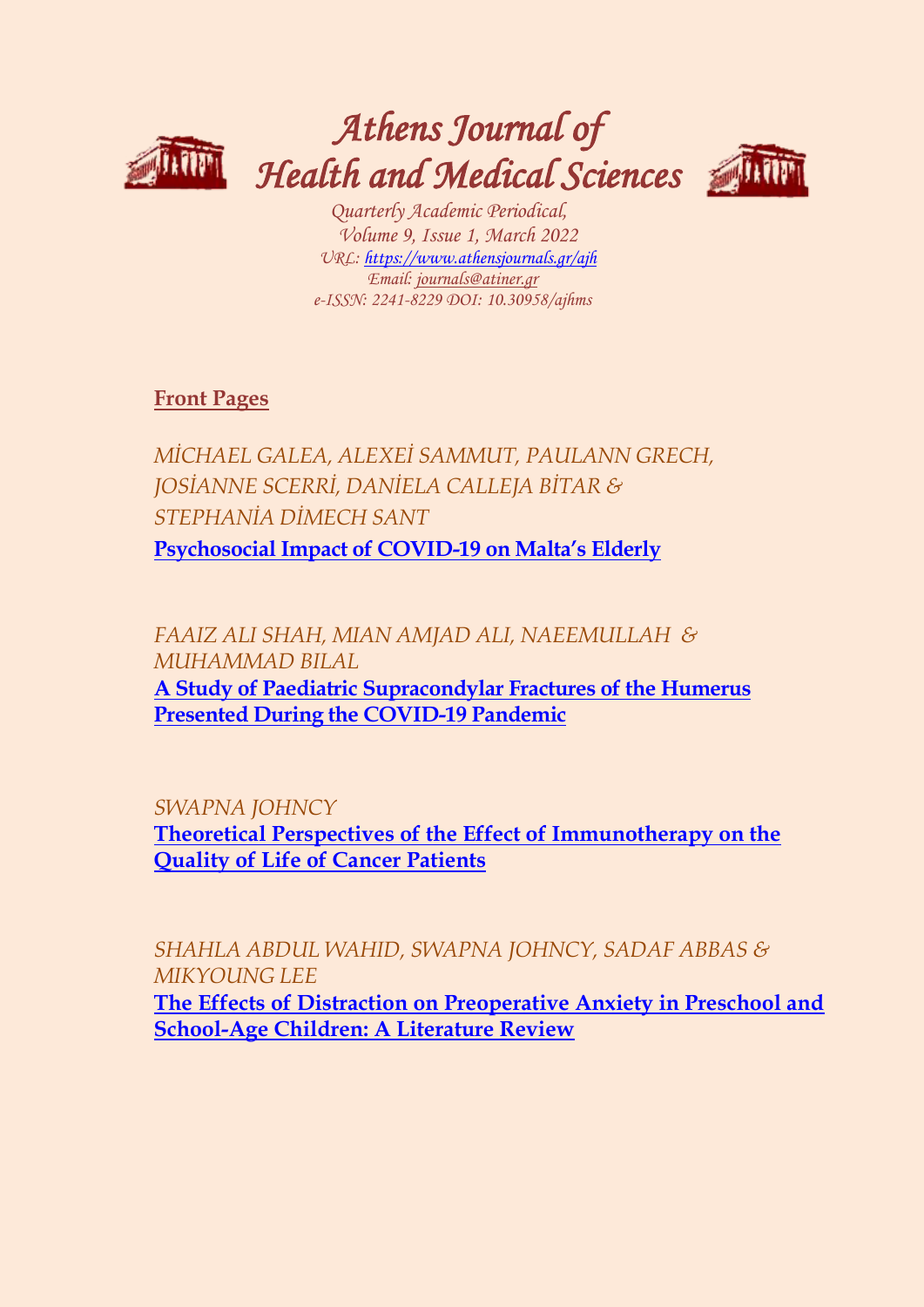## Athens Journal of Health and Medical

## **Sciences**

*Published by the Athens Institute for Education and Research (ATINER)*

### Editors

- •Dr. Zoe Boutsioli, Vice President of Publications, ATINER, [zb5@atiner.gr.](mailto:zb5@atiner.gr)
- •Dr. John Moraros, Academic Member, ATINER & Dean and Professor, Faculty of Health Studies, Brandon University, Canada.
- •Dr. Douglas E. Angus, Full Professor, Telfer School of Management, University of Ottawa, Canada[, Angus@telfer.uottawa.ca.](mailto:Angus@telfer.uottawa.ca)
- •Dr. George Zahariadis, Academic Member, ATINER & Associate Professor, Faculty of Medicine, Memorial University of Newfoundland, Canada[, george.zahariadis@easternhealth.ca.](mailto:george.zahariadis@easternhealth.ca)
- •Dr. Apostolos Tsiachristas, Academic Member, ATINER & Senior Researcher, Health Economics Research Centre, Nuffield Dept. of Population Health, University of Oxford, UK, [apostolos.tsiachristas@dph.ox.ac.uk.](mailto:apostolos.tsiachristas@dph.ox.ac.uk)
- Dr. Paul Contoyannis, Head, [Health Economics and Management Unit,](http://www.atiner.gr/HEALTH-UNIT.htm) ATINER & Associate Professor, Faculty of Social Sciences, Department of Economics, McMaster University, Canada[, contoyp@mcmaster.ca.](mailto:contoyp@mcmaster.ca)

#### Editorial & Reviewers' Board

<https://www.athensjournals.gr/ajh/eb>

### Administration of the Journal

- 1.Vice President of Publications: Dr Zoe Boutsioli
- 2.General Managing Editor of all ATINER's Publications: Ms. Afrodete Papanikou 3.ICT Managing Editor of all ATINER's Publications: Mr. Kostas Spyropoulos

4.Managing Editor of this Journal: Ms. Effie Stamoulara

#### **\*\*\*\*\*\*\*\*\*\*\*\*\*\*\*\*\*\*\*\*\*\*\*\*\*\*\*\*\*\*\*\*\*\*\*\*\*\*\*\*\*\*\*\*\*\*\*\*\*\*\*\*\*\*\*\*\*\*\*\*\*\*\*\*\*\*\*\*\*\*\*\*\*\*\*\*\*\***

*ATINER is an Athens-based World Association of Academics and Researchers based in Athens. ATINER is an independent and non-profit Association with a Mission to become a forum where Academics and Researchers from all over the world can meet in Athens, exchange ideas on their research and discuss future developments in their disciplines, as well as engage with professionals from other fields. Athens was chosen because of its long history of academic gatherings, which go back thousands of years to Plato"s Academy and Aristotle"s Lyceum. Both these historic places are within walking distance from ATINER"s downtown offices. Since antiquity, Athens was an open city. In the words of Pericles, Athens"…is open to the world, we never expel a foreigner from learning or seeing". ("Pericles" Funeral Oration", in Thucydides, The History of the Peloponnesian War). It is ATINER"s mission to revive the glory of Ancient Athens by inviting the World Academic Community to the city, to learn from each other in an environment of freedom and respect for other people"s opinions and beliefs. After all, the free expression of one"s opinion formed the basis for the development of democracy, and Athens was its cradle. As it turned out, the Golden Age of Athens was in fact, the Golden Age of the Western Civilization. Education and (Re)searching for the "truth" are the pillars of any free (democratic) society. This is the reason why Education and Research are the two core words in ATINER"s name.*

\*\*\*\*\*\*\*\*\*\*\*\*\*\*\*\*\*\*\*\*\*\*\*\*\*\*\*\*\*\*\*\*\*\*\*\*\*\*\*\*\*\*\*\*\*\*\*\*\*\*\*\*\*\*\*\*\*\*\*\*\*\*\*\*\*\*\*\*\*\*\*\*\*\*\*\*\*\*\*\*\*\*\*\*\*\*\*\*\*\*\*\*\*\*\*\*\*\*\*\*\*\*\*

The *Athens Journal of Health and Medical Sciences (AJHMS)* is an Open Access quarterly double-blind peer reviewed journal and considers papers from all areas of medicine (including health studies and nursing research). Many of the papers published in this journal have been presented at the various conferences sponsored by the [Health & Medical Sciences Division](http://www.atiner.gr/hsrd.htm) of the Athens Institute for Education and Research (ATINER). All papers are subject to ATINER's Publication [Ethical Policy and](https://www.athensjournals.gr/ethics.pdf)  [Statement.](https://www.athensjournals.gr/ethics.pdf)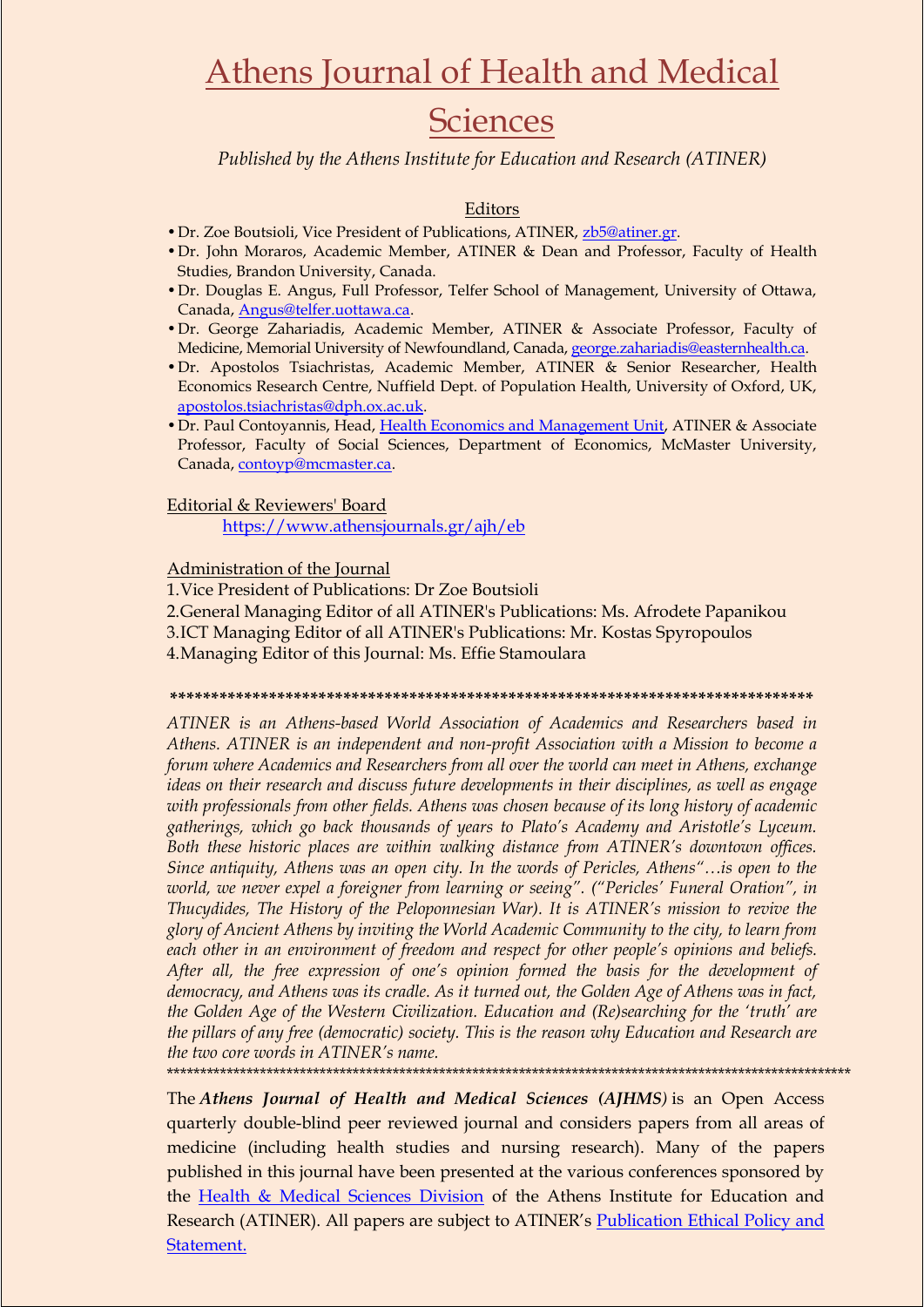The Athens Journal of Health and Medical Sciences ISSN NUMBER: 2241-8229 - DOI: 10.30958/ajhms Volume 9, Issue 1, March 2022 Download the entire issue [\(PDF\)](https://www.athensjournals.gr/health/2022-01HEA.pdf)

| <b>Front Pages</b>                                                                                                                                                                                          | $1-X$ |
|-------------------------------------------------------------------------------------------------------------------------------------------------------------------------------------------------------------|-------|
| <b>Psychosocial Impact of COVID-19 on Malta's Elderly</b><br>Michael Galea, Alexei Sammut, Paulann Grech,<br>Josianne Scerri, Daniela Calleja Bitar &<br>Stephania Dimech Sant                              | 11    |
| A Study of Paediatric Supracondylar Fractures of the<br><b>Humerus Presented During the COVID-19 Pandemic</b><br>Faaiz Ali Shah, Mian Amjad Ali, Naeemullah &<br>Muhammad Bilal                             | 23    |
| <b>Theoretical Perspectives of the Effect of</b><br><b>Immunotherapy on the Quality of Life of Cancer</b><br><b>Patients</b><br>Swapna Johncy                                                               | 39    |
| <b>The Effects of Distraction on Preoperative Anxiety in</b><br><b>Preschool and School-Age Children: A Literature</b><br><b>Review</b><br>Shahla Abdul Wahid, Swapna Johncy, Sadaf Abbas &<br>Mikyoung Lee | 49    |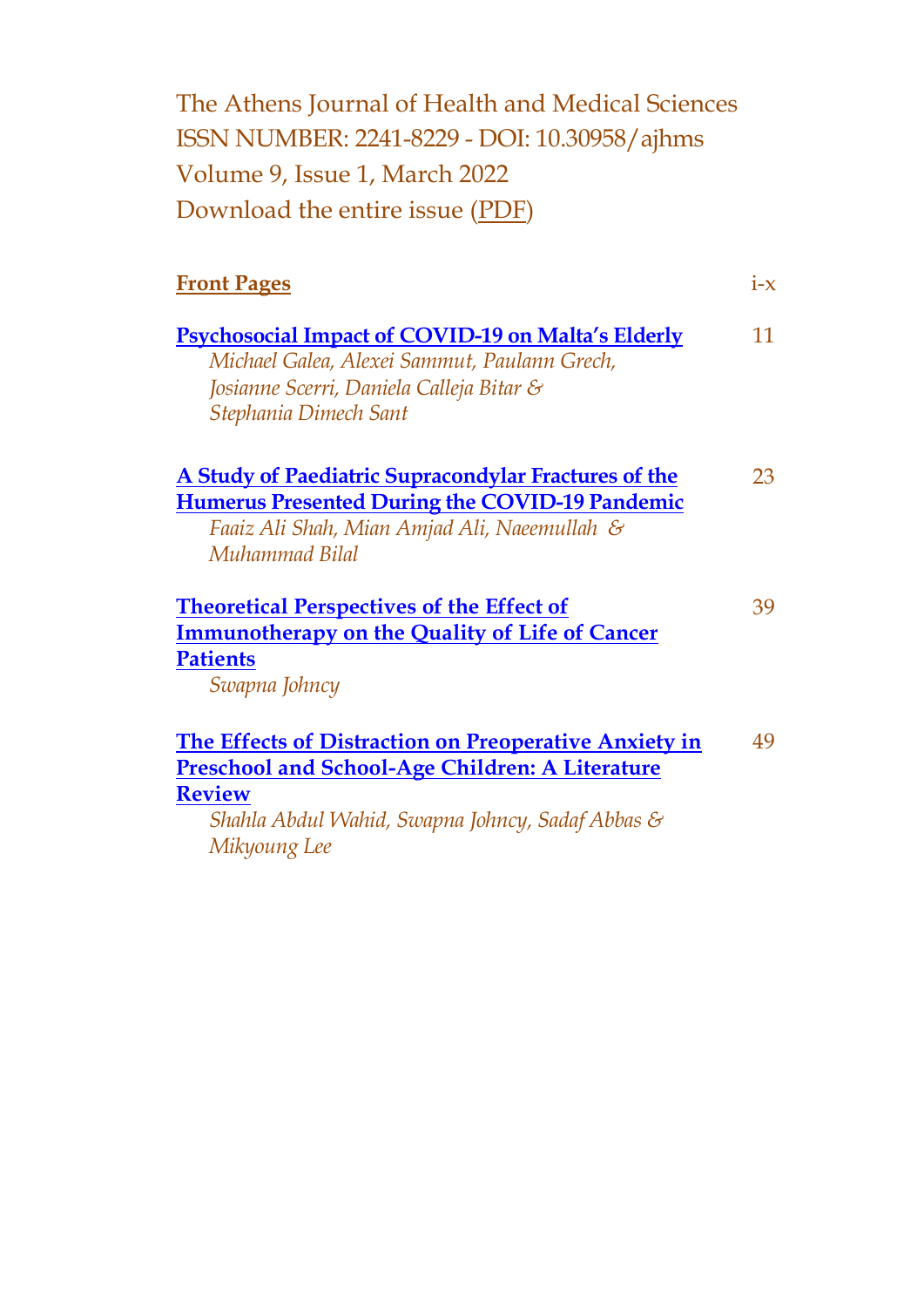## **Athens Journal of Health and Medical Sciences Editorial and Reviewers' Board**

#### **Editors**

- **Dr. Zoe Boutsioli**, Vice President of Publications & Research, ATINER & President, Athens Centre for Greek & International Education (ACEGIE), [zb5@atiner.gr.](mailto:zb5@atiner.gr)
- **Dr. John Moraros,** Academic Member, ATINER & Associate Professor, University of Saskatchewan, Canada, [john.moraros@usask.ca.](mailto:john.moraros@usask.ca)
- **Dr. Douglas E. Angus**, Full Professor, Telfer School of Management, University of Ottawa, Canada, [Angus@telfer.uottawa.ca.](mailto:Angus@telfer.uottawa.ca)
- **Dr. George Zahariadis**, Academic Member, ATINER & Associate Professor, Faculty of Medicine, Memorial University of Newfoundland, Canada, [george.zahariadis@easternhealth.ca.](mailto:george.zahariadis@easternhealth.ca)
- **Dr. Apostolos Tsiachristas**, Academic Member, ATINER & Senior Researcher, Health Economics Research Centre, Nuffield Dept. of Population Health, University of Oxford, UK, [apostolos.tsiachristas@dph.ox.ac.uk.](mailto:apostolos.tsiachristas@dph.ox.ac.uk)
- **Dr. Paul Contoyannis**, Head, [Health Economics and Management Research Unit,](http://www.atiner.gr/HEALTH-UNIT.htm) ATINER & Associate Professor, Faculty of Social Sciences, Department of Economics, McMaster University, Canada, [contoyp@mcmaster.ca.](mailto:contoyp@mcmaster.ca)

### **Editorial Board**

- Dr. Steven M. Oberhelman, Associate Dean and Jr. Professor of Liberal Arts, Texas A&M University, USA, [s-oberhelman@tamu.edu.](mailto:s-oberhelman@tamu.edu)
- Dr. Sandra Bassendowski, Professor, College of Nursing, University of Saskatchewan, Canada, [sandra.bassendowski@usask.ca.](mailto:sandra.bassendowski@usask.ca)
- Dr. Sabine Bohnet-Joschko, Walcker Professor of Management and Innovation in Healthcare, Faculty of Management and Economics, Witten-Herdecke University, Germany, [Sabine.Bohnet-Joschko@uni](mailto:Sabine.Bohnet-Joschko@uni-wh.de)[wh.de.](mailto:Sabine.Bohnet-Joschko@uni-wh.de)
- Dr. H R Chitme, Academic Member, ATINER & Professor, Oman Medical College, Sultanate of Oman, [hrchitme@rediffmail.com.](mailto:hrchitme@rediffmail.com)
- Dr. Mihajlo Jakovljevic, Academic Member, ATINER & Professor, University of Kragujevac, Serbia, [sidartagothama@gmail.com.](mailto:sidartagothama@gmail.com)
- Dr. Elizabeth Poster, Professor, College of Nursing and Health Innovation, University of Texas Arlington, USA, [poster@exchange.uta.edu.](mailto:poster@exchange.uta.edu)
- Dr. Paolo Ricci, Professor, University of Bologna, Italy, [apricci@earthlink.net.](mailto:apricci@earthlink.net)
- Dr. Iga Rudawska, Head and Professor, Chair of Health Economics, Faculty of Economics and Management, University of Szczecin, Poland, [igita@wneiz.pl.](mailto:igita@wneiz.pl)
- Dr. Mary Tsouroufli, Academic Member, ATINER & Reader in Education, University of Wolverhampton, UK, [M.Tsouroufli@wlv.ac.uk.](mailto:M.Tsouroufli@wlv.ac.uk)
- Dr. Yelena Bird, Academic Member, ATINER & Associate Professor, University of Saskatchewan, Canada, [yelena.bird@usask.ca.](mailto:yelena.bird@usask.ca)
- Dr. Donald Rob Haley, Associate Professor, Health Administration Program Department of Public Health, Brooks College of Health, University of North Florida, USA, [rhaley@unf.edu.](mailto:rhaley@unf.edu)
- Dr. Jarmila Kristová, Associate Professor, Slovak Medical University in Bratislava, Slovakia, [jarmila.kristova@szu.sk.](mailto:jarmila.kristova@szu.sk)
- Dr. Amardeep Thind, Academic Member, ATINER & Professor and Director, Western University, Canada, [athind2@uwo.ca.](mailto:athind2@uwo.ca)
- Dr. Reza Yousefi, Associate Professor of Biochemistry, Department of Biology, Shiraz University, Iran, [ryousefi@shirazu.ac.ir.](mailto:ryousefi@shirazu.ac.ir)
- Dr. Yanzhong Huang, Senior Fellow for Global Health, Council on Foreign Relations, USA & Professor and Director for Global Health Studies, School of Diplomacy and International Relations,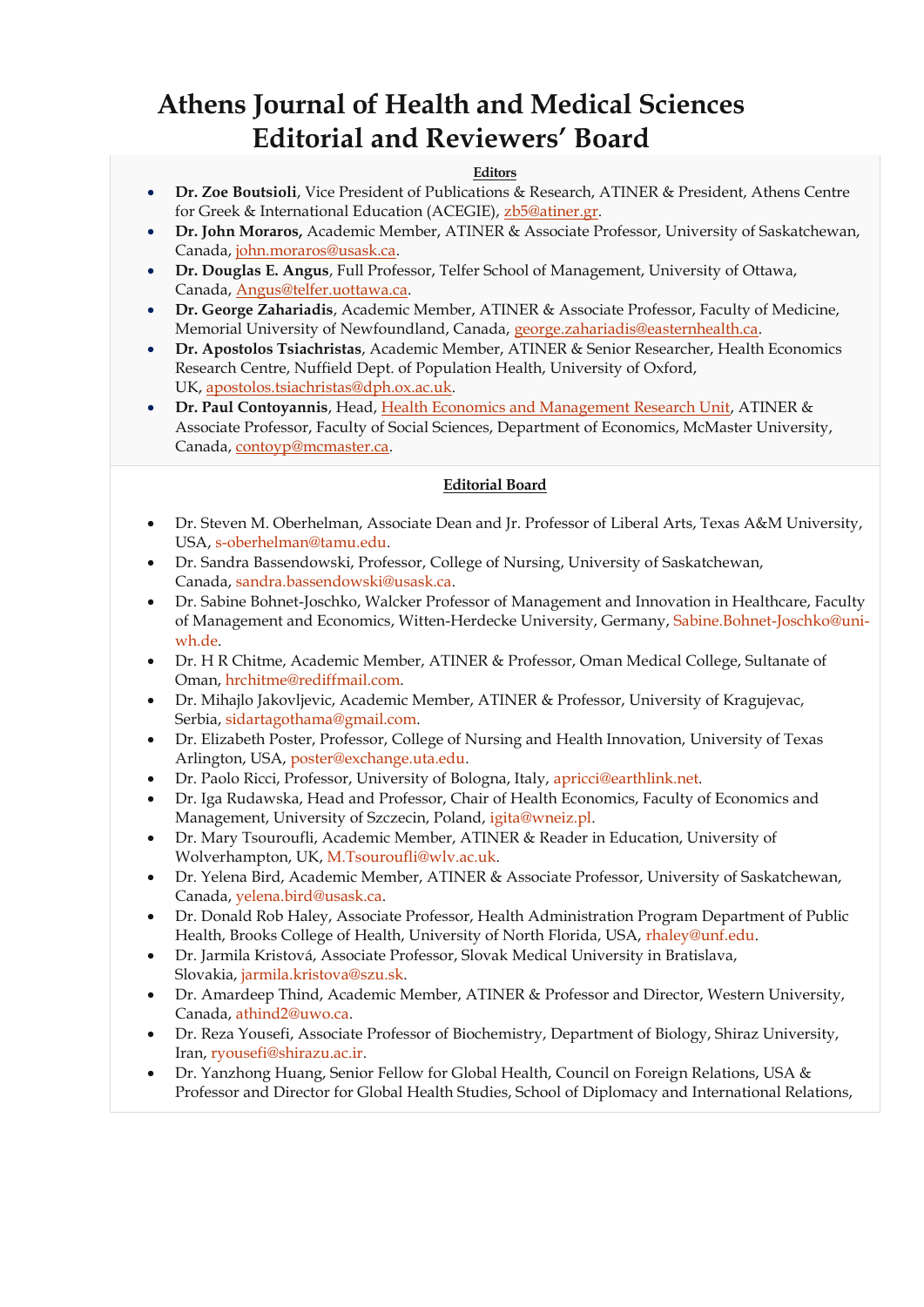Seton Hall University, USA, [YHuang@cfr.org.](mailto:YHuang@cfr.org)

- Dr. David P. Keys, Associate Professor, Department of Criminal Justice, New Mexico State, USA, [davekeys@nmsu.edu.](mailto:davekeys@nmsu.edu)
- Dr. Christiaan Lako, Academic Member, ATINER & Associate Professor, Department of Public Administration, Radboud University Nijmegen, The Netherlands, [c.lako@fm.ru.nl.](mailto:c.lako@fm.ru.nl)
- Dr. Emmanouil Mentzakis, Academic Member, ATINER & Associate Professor, Department of Economics, University of Southampton, UK, [E.Mentzakis@soton.ac.uk.](mailto:E.Mentzakis@soton.ac.uk)
- Dr. Laurence G. Rahme, Associate Professor, Department of Surgery, Microbiology and Immunobiology, Harvard Medical School, Boston, Massachusetts & Director of Molecular Surgical Laboratory, Burns Unit, Department of Surgery, Massachusetts General Hospital, USA, [rahme@molbio.mgh.harvard.edu.](mailto:rahme@molbio.mgh.harvard.edu)
- Dr. Peter Erwin Spronk, Internist-Intensivist, FCCP, Director of Research of Intensive Care Medicine, Medical Director Intensive Care, Gelre Hospitals, Apeldoorn, The Netherlands, [pspronk@chello.nl.](mailto:pspronk@chello.nl)
- Dr. Roseane Maria Maia Santos, Academic Member, ATINER & Associate Professor, Pharmaceutical Sciences Department, South University School of Pharmacy, USA, [rsantos@southuniversity.edu.](mailto:rsantos@southuniversity.edu)
- Dr. Fiona Timmins, Associate Professor, School of Nursing and Midwifery, Trinity College Dublin, Ireland, [timminsf@tcd.ie.](mailto:timminsf@tcd.ie)
- Dr. Eleni L. Tolma, Associate Professor, Department of Health Promotion Sciences, College of Public Health, University of Oklahoma Health Sciences Center, USA, [eleni-tolma@ouhsc.edu.](mailto:eleni-tolma@ouhsc.edu)
- Dr. Amalia Tsiami, Associate Professor, London School of Hospitality and Tourism, University of West London, UK, [Amalia.Tsiami@uwl.ac.uk.](mailto:Amalia.Tsiami@uwl.ac.uk)
- Dr. Tibebe Woldemariam, Academic Member, ATINER & Associate Professor, College of Pharmacy, California Northstate University, USA, [TWoldemariam@cnsu.edu.](mailto:TWoldemariam@cnsu.edu)
- Dr. Alberto Zamora, Associate Professor, School of Medicine, University of Girona & Internal Department, Hospital of Blanes, Girona, Spain, [azamorac.zamora@gmail.com.](mailto:azamorac.zamora@gmail.com)
- Dr. Alain Touwaide, Scientific Director, Institute for the Preservation of Medical Traditions History of Sciences & Department of Botany, National Museum of Natural History, Smithsonian Institution, USA, [atouwaide@hotmail.com.](mailto:atouwaide@hotmail.com)
- Dr. Anita Meldrum, Assistant Head of Department, Sustainable Environments & Communities, School of Engineering & the Built Environment, Glasgow Caledonian University, Glasgow, Scotland, [Anita.Meldrum@gcu.ac.uk.](mailto:Anita.Meldrum@gcu.ac.uk)
- Dr. Jennie De Gagne, Assistant Professor, School of Nursing, Duke University, USA, [jennie.degagne@duke.edu.](mailto:jennie.degagne@duke.edu)
- Dr. Anna Hnatyszyn-Dzikowska, Academic Member, ATINER & Assistant Professor, Department of Health Economics, Nicolaus Copernicus University in Torun, Poland, [a.hnatyszyn@cm.umk.pl.](mailto:a.hnatyszyn@cm.umk.pl)
- Dr. Selini Katsaiti, Assistant Professor, Department of Economics and Finance, College of Business and Economics, United Arab Emirates University, UAE, [Selini.katsaiti@uaeu.ac.ae.](mailto:Selini.katsaiti@uaeu.ac.ae)
- Dr. Zia-Ullah Khokhar, Assistant Professor in Chemistry, Institute of Biochemistry and Biotechnology, Punjab University, Lahore & Govt. Islamia College, Gujranwala, Pakistan, [zia2\\_khokhar@hotmail.com.](mailto:zia2_khokhar@hotmail.com)
- Dr. Tammy Lampley, Assistant Professor, Assistant Program Director, Nurse Education Program, Sacred Heart University, USA, [lampleyt@sacredheart.edu.](mailto:lampleyt@sacredheart.edu)
- Dr. Blazej Lyszczarz, Assistant Professor, Department of Public Health, Nicolaus Copernicus University, Poland, [blazej@cm.umk.pl.](mailto:blazej@cm.umk.pl)
- Dr. Abeer Orabi, Assistant Professor, Women and Newborn Health Nursing, College of Nursing-Jeddah, King Saud bin Abdulaziz University for Health Sciences, Kingdom of Saudi Arabia, [orabiab@NGHA.MED.SA.](mailto:orabiab@NGHA.MED.SA)
- Dr. Igor V. Pantic, Assistant Professor, Institute of Medical Physiology, School of Medicine, University of Belgrade, Serbia, [igorpantic@gmail.com.](mailto:igorpantic@gmail.com)
- Dr. Efrosini Papaconstantinou, Assistant Professor, Faculty of Health Sciences, University of Ontario Institute of Technology, Canada, [Efrosini.Papaconstantinou@uoit.ca.](mailto:Efrosini.Papaconstantinou@uoit.ca)
- Dr. Tara N. Turley-Stoulig, Instructor, Department of Biological Sciences, Southeastern Louisiana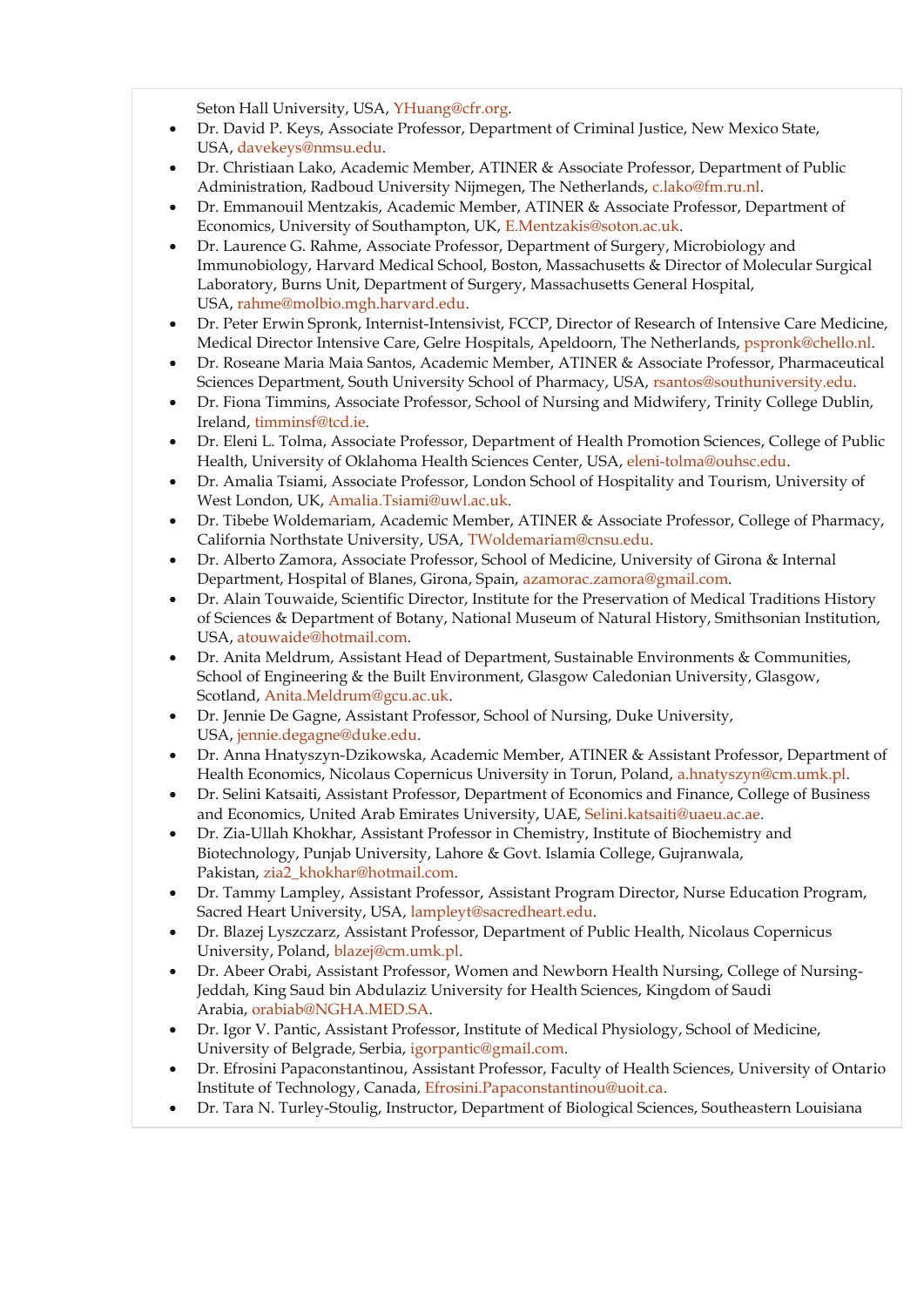University, USA, [tturley@selu.edu.](mailto:tturley@selu.edu)

- Dr. Samah Anwar Mohamed Shalaby, Lecturer Critical Care and Emergency, Faculty of Nursing, Alexandria University, Egypt, [samahanwar\\_2005@yahoo.com.](mailto:samahanwar_2005@yahoo.com)
- Dr. Abraham Brown, Senior Lecturer, Division of Marketing, Nottingham Business School, Nottingham Trent University, UK, [abraham.brown@ntu.ac.uk.](mailto:abraham.brown@ntu.ac.uk)
- Dr. Graeme Lockwood, Senior Lecturer in Law and Management, Department of Management, King's College London, UK, [Graeme.lockwood@kcl.ac.uk.](mailto:Graeme.lockwood@kcl.ac.uk)
- Dr. Nditsheni Jeanette Ramakuela, Academic Member, ATINER & Senior Lecturer, University of Venda, South Africa, [Nditsheni.Ramakuela@univen.ac.za.](mailto:Nditsheni.Ramakuela@univen.ac.za)
- Dr. Melina Dritsaki, Academic Member, ATINER & Senior Health Economist, Oxford Clinical Trials Unit, Nuffield Department of Orthopaedics, Rheumatology and Musculoskeletal Sciences , University of Oxford, UK, [melina.dritsaki@ndorms.ox.ac.uk.](mailto:melina.dritsaki@ndorms.ox.ac.uk)
- Dr. Camelia Diaconu, Lecturer, University of Medicine and Pharmacy (UMF) Carol Davila, Faculty of General Medicine, Internal Medicine Clinic & Internal medicine physician, Floreasca Clinical Emergency Hospital of Bucharest, Romania, [camiluciemi@yahoo.com.](mailto:camiluciemi@yahoo.com)
- Dr. Janet Dzator, Academic Member, ATINER & Senior Lecturer, The University of Newcastle, NSW, Australia, [janet.dzator@newcastle.edu.au.](mailto:janet.dzator@newcastle.edu.au)
- Dr. Efi Mantzourani, Academic Member, ATINER & Lecturer in Pharmacy Practice, Leader of Undergraduate Placement-Based Learning, School of Pharmacy and Pharmaceutical Sciences, Cardiff University, UK, [MantzouraniE1@cardiff.ac.uk.](mailto:MantzouraniE1@cardiff.ac.uk)
- Dr. Helena Martins, Lecturer, Polytechnic of Porto & University of Port, Portugal, [helenagmartins@gmail.com.](mailto:helenagmartins@gmail.com)
- Dr. Catherine Wright, Academic Member, ATINER & Lecturer and Principal Investigator, Glasgow Calcedonian University, UK, [Catherine.Wright@gcu.ac.uk.](mailto:Catherine.Wright@gcu.ac.uk)
- Mr. Themba T. Sigudu, Lecturer of Environmental Health, Faculty of Health Sciences, University of Johannesburg, South Africa, [thembas@uj.ac.za.](mailto:thembas@uj.ac.za)
- Dr. Junhong Zhu, Academic Member, ATINER & Postdoctoral Associate, Arthur Labatt Family School of Nursing, Western University, Canada, [JUNHONGZHU66@hotmail.com.](mailto:JUNHONGZHU66@hotmail.com)
- Dr. Noha El-Baz, Emergency and Critical Care Nursing Department, Faculty of Nursing, Alexandria University, Egypt, [noha.elbaz@gmail.com.](mailto:noha.elbaz@gmail.com)
- Dr. Audrey Marie Callum, Learning and Development Manager, SweetTree Home Care Services, London, UK, [apeart.callum@gmail.com.](mailto:apeart.callum@gmail.com)
- Dr. Christos Andreou, Academic Member, ATINER & Special Educational Officer, Nursing Department, Faculty of Health Sciences, Cyprus University of Technology, Cyprus, [christos.andreou@cut.ac.cy.](mailto:christos.andreou@cut.ac.cy)
- Dr. Peter Vermeir, Academic Member, ATINER & Head ATP/Researcher, Ghent University Hospital/Ghent University, Belgium, [Peter.Vermeir@uzgent.be.](mailto:Peter.Vermeir@uzgent.be)
- Dr. Kisalaya Basu, Academic Member, ATINER & Senior Economic Advisor, Applied Research and Analysis Directorate, Canada, [kisalaya.basu@canada.ca.](mailto:kisalaya.basu@canada.ca)
- Abdosaleh Jafari, PhD Student in Health Economics, Iran University of Medical Sciences, Tehran, Iran, [abdosaleh.jafari@gmail.com.](mailto:abdosaleh.jafari@gmail.com)
- **General Managing Editor of all ATINER's Publications:** Ms. Afrodete Papanikou
- **ICT Managing Editor of all ATINER's Publications:** Mr. Kostas Spyropoulos
- **Managing Editor of this Journal:** Ms. Effie Stamoulara [\(bio\)](https://www.atiner.gr/bio/Stamoulara.pdf)

**Reviewers' Board** [Click Here](http://www.athensjournals.gr/ajhrb)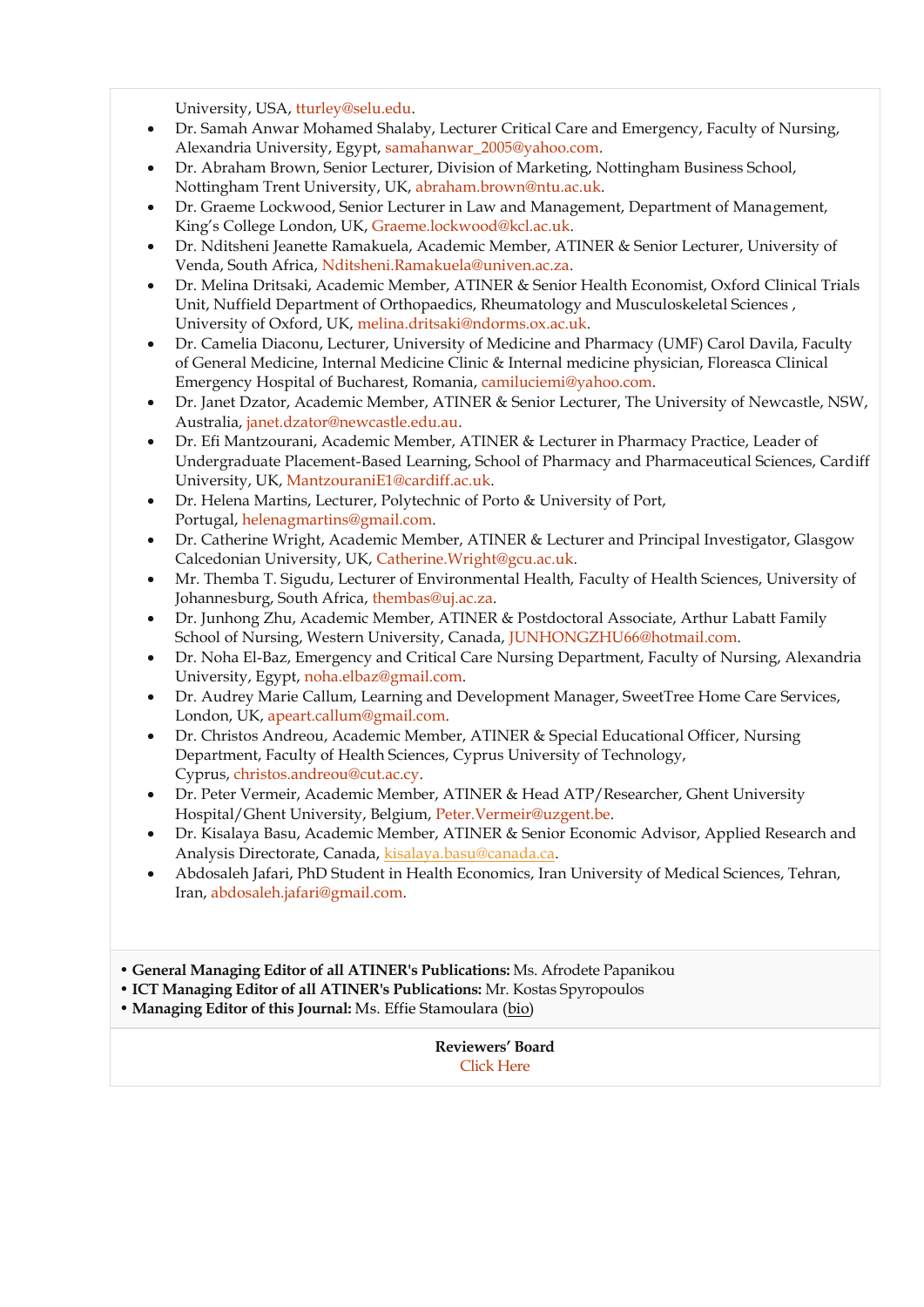## President's Message

All ATINER's publications including its e-journals are open access without any costs (submission, processing, publishing, open access paid by authors, open access paid by readers etc.) and is independent of presentations at any of the many small events (conferences, symposiums, forums, colloquiums, courses, roundtable discussions) organized by ATINER throughout the year and entail significant costs of participating. The intellectual property rights of the submitting papers remain with the author. Before you submit, please make sure your paper meets the [basic academic standards,](https://www.athensjournals.gr/Standards.pdf) which includes proper English. Some articles will be selected from the numerous papers that have been presented at the various annual international academic conferences organized by the different divisions and units of the Athens Institute for Education and Research. The plethora of papers presented every year will enable the editorial board of each journal to select the best, and in so doing produce a top-quality academic journal. In addition to papers presented, ATINER will encourage the independent submission of papers to be evaluated for publication.

The current issue is the first of the ninth volume of the *Athens Journal of Health and Medical Sciences* (AJHMS), published by the **[Health &](http://atiner.gr/hsrd)  [Medical Sciences Division](http://atiner.gr/hsrd) of ATINER.**

> Gregory T. Papanikos President ATINER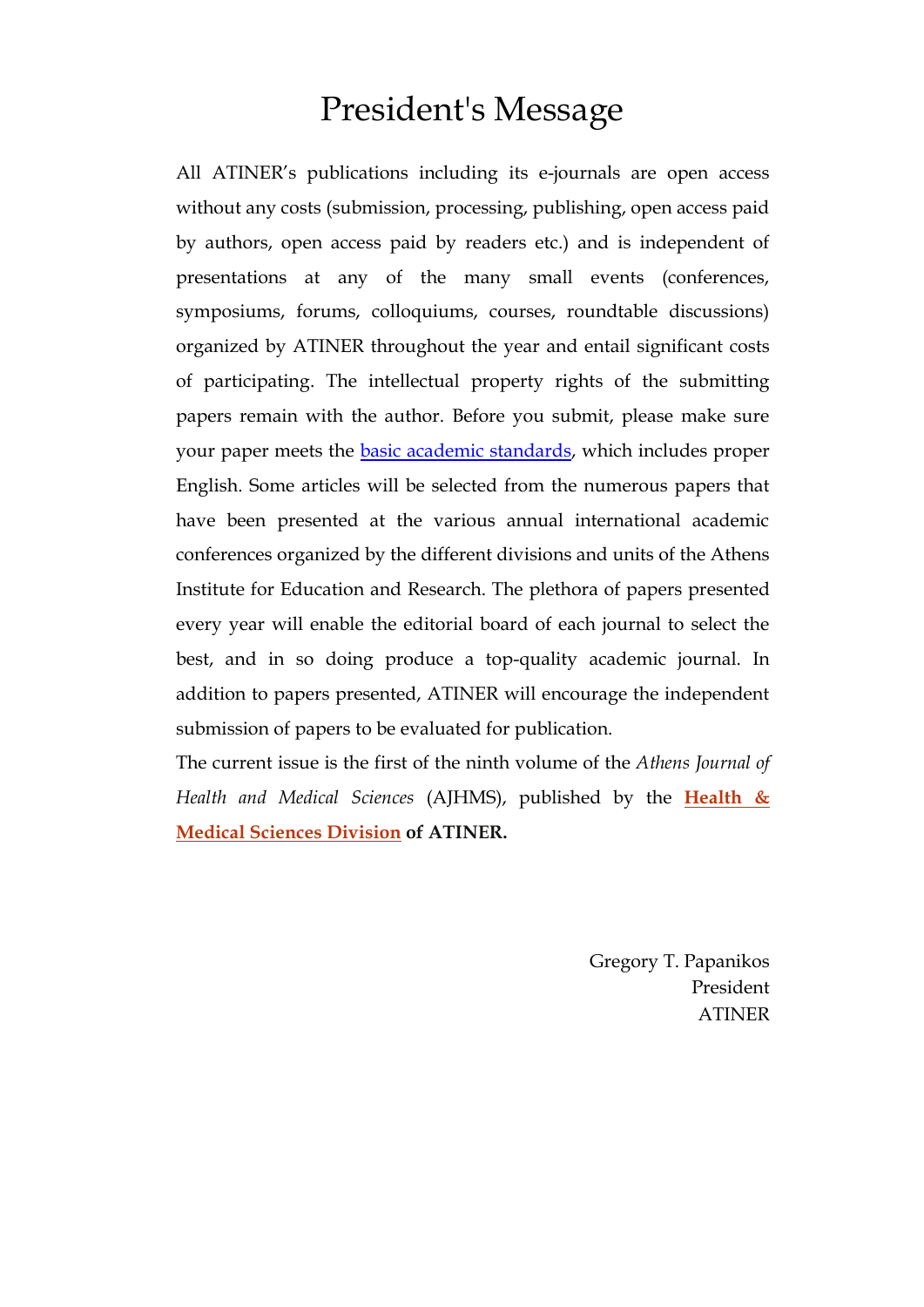

## **Athens Institute for Education and Research**

### *A World Association of Academics and Researchers*

#### **21st Annual International Conference on Health Economics, Management & Policy, 20-23 June 2022, Athens, Greece**

The [Health Economics & Management Unit](http://www.atiner.gr/HEALTH-UNIT.htm) of ATINER will hold its **21st Annual International Conference on Health Economics, Management & Policy, 20-23 June 2022, Athens,**  Greece sponsored by the **Athens Journal of Health and Medical Sciences**. The aim of the conference is to bring together academics, researchers and professionals in health economics, management and policy. You may participate as stream leader, presenter of one paper, chair of a session or observer. Please submit a proposal using the form available [\(https://www.atiner.gr/2022/FORM-HEA.doc\)](https://www.atiner.gr/2022/FORM-HEA.doc).

### **Academic Members Responsible for the Conference**

- **Dr. Paul Contoyannis**, Head, Health Economics & [Management](http://www.atiner.gr/HEALTH-UNIT.htm) Unit, ATINER & Associate Professor, McMaster University, Canada.
- **Dr. Vickie Hughes**, Director, Health & Medical Sciences [Division,](https://www.atiner.gr/hsrd) ATINER & Assistant Professor, School of Nursing, Johns Hopkins University, USA.

### **Important Dates**

- Abstract Submission: **28 February 2022**
- Acceptance of Abstract: 4 Weeks after Submission
- Submission of Paper: **23 May 2022**
- $\overline{\phantom{0}}$

### **Social and Educational Program**

The Social Program Emphasizes the Educational Aspect of the Academic Meetings of Atiner.

- Greek Night Entertainment (This is the official dinner of the conference)
- Athens Sightseeing: Old and New-An Educational Urban Walk
- Social Dinner
- Mycenae Visit
- Exploration of the Aegean Islands
- Delphi Visit
- Ancient Corinth and Cape Sounion
	- More information can be found here:<https://www.atiner.gr/social-program>

### **Conference Fees**

Conference fees vary from 400€ to 2000€ Details can be found at: <https://www.atiner.gr/fees>